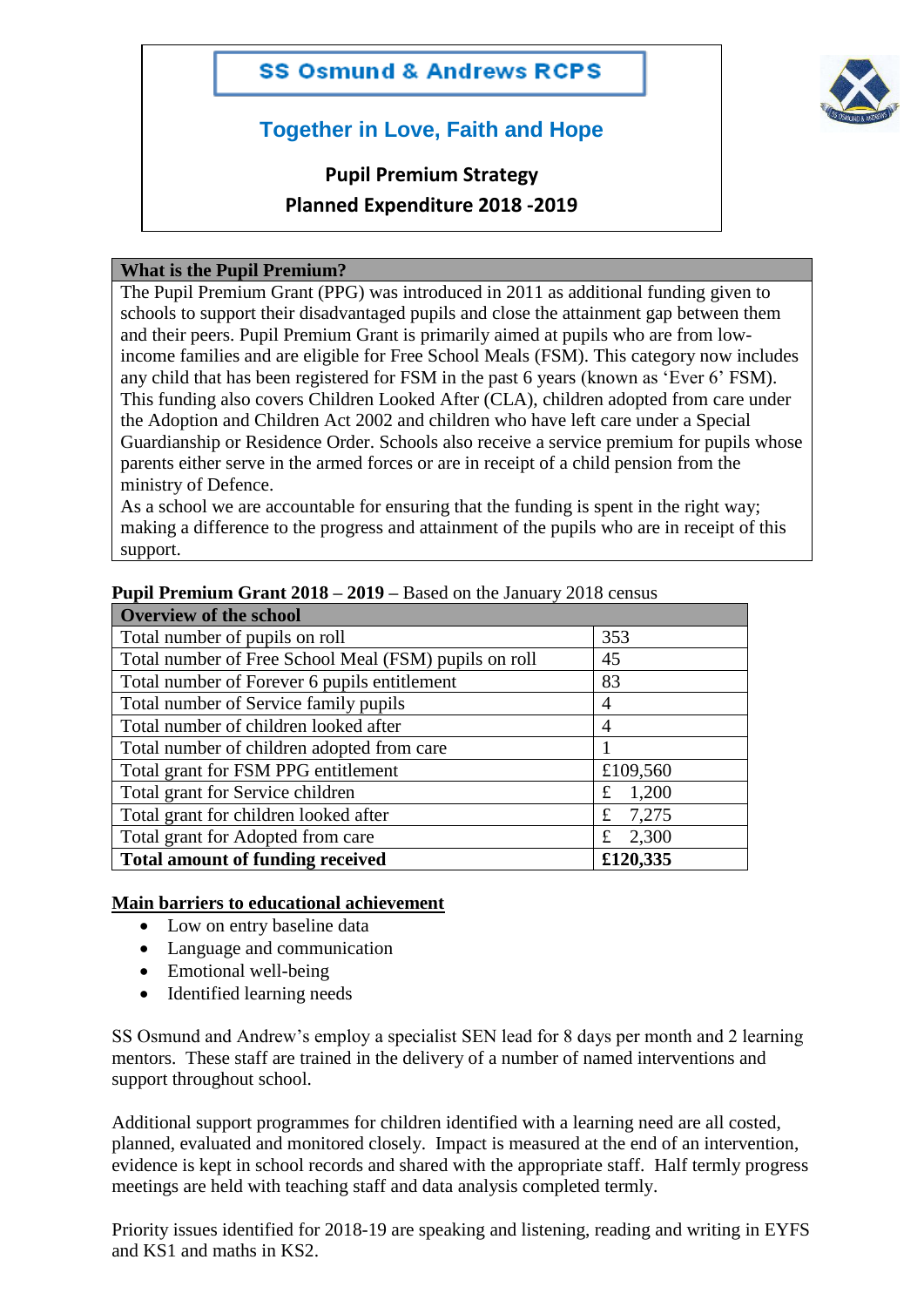| Area of spend                                                                        | <b>Allocation</b> | <b>Activity</b>                                                                                                                                                                                                                                                                           | <b>Intended outcomes</b>                                                                                                                                                      |
|--------------------------------------------------------------------------------------|-------------------|-------------------------------------------------------------------------------------------------------------------------------------------------------------------------------------------------------------------------------------------------------------------------------------------|-------------------------------------------------------------------------------------------------------------------------------------------------------------------------------|
| Learning<br>mentors &<br><b>SENCO</b>                                                | £15,515           | Learning mentors and support<br>staff to provide nursery narrative<br>and reception narrative.<br>One to one speech and language<br>therapy for identified children.                                                                                                                      | Children make good progress towards meeting<br>GLD.                                                                                                                           |
|                                                                                      |                   | To use the expertise of a<br>learning mentor to deliver<br>appropriate interventions<br>Toe by Toe<br>Working memory<br>Numeracy support – skills of<br>early number                                                                                                                      | Pupil progress measures showing that children<br>have made good progress and are closing the<br>gap on their peers.                                                           |
|                                                                                      |                   | To support PSHE and give<br>emotional support to children<br>with ASD.<br>The following programmes to be<br>delivered weekly through school<br>Lego therapy,<br>You Talk I listen<br>Nurture group                                                                                        | Children who are struggling with emotional and<br>behaviour issues are able to overcome<br>difficulties and access the curriculum.                                            |
| Funding<br>towards<br>teaching<br>assistant<br>salaries                              | £93,100           | Teaching assistants to deliver<br>intervention programmes on a<br>daily basis. Small group<br>supervision with focussed<br>provision on PP children in<br>order to address gaps in<br>learning. Specific 1 to 1 skilled<br>programmes following on from<br>learning mentors work.         | High quality teaching and learning in place<br>impacting on attainment and achievement.<br>Data shows pupil premium children doing well<br>when measured against their peers. |
| <b>Maths Mastery</b><br>for All                                                      | £10,500           | 12 days Maths lead to share<br>good practice from training<br>undertaken working with Maths<br>Hub. Work includes staff<br>meetings (two per term for all<br>teaching staff), monitoring and<br>evaluation of lessons, book<br>scrutinies which includes a<br>sharp focus on PP children. | Positive progress score for Maths for KS2 and<br>attainment more in line with national average<br>across all year groups.                                                     |
| Training for<br>staff on talk for<br>writing                                         | £1,200            | Four members of staff in KS1<br>and KS2 to attend appropriate<br>training to deliver these teaching<br>programmes effectively across<br>school.                                                                                                                                           | Children improving rapidly in confidence,<br>writing skills and stamina shown in termly data.                                                                                 |
| Continue to<br>provide quality<br>reading<br>resources and<br>areas around<br>school | £1,000            | To improve the quality of the<br>school reading resources and<br>provide more choice for taking<br>books home and sharing with<br>adults.                                                                                                                                                 | Improved reading enjoyment, understanding and<br>fluency for all children.<br>PP children data comparable with non PP<br>children.                                            |
| Curriculum<br>enhancement                                                            | £1,000            | To subsidise educational visits<br>to enable children to experience<br>activities that are not otherwise<br>affordable                                                                                                                                                                    | Children benefit from residential and other trips<br>and school experiences.                                                                                                  |